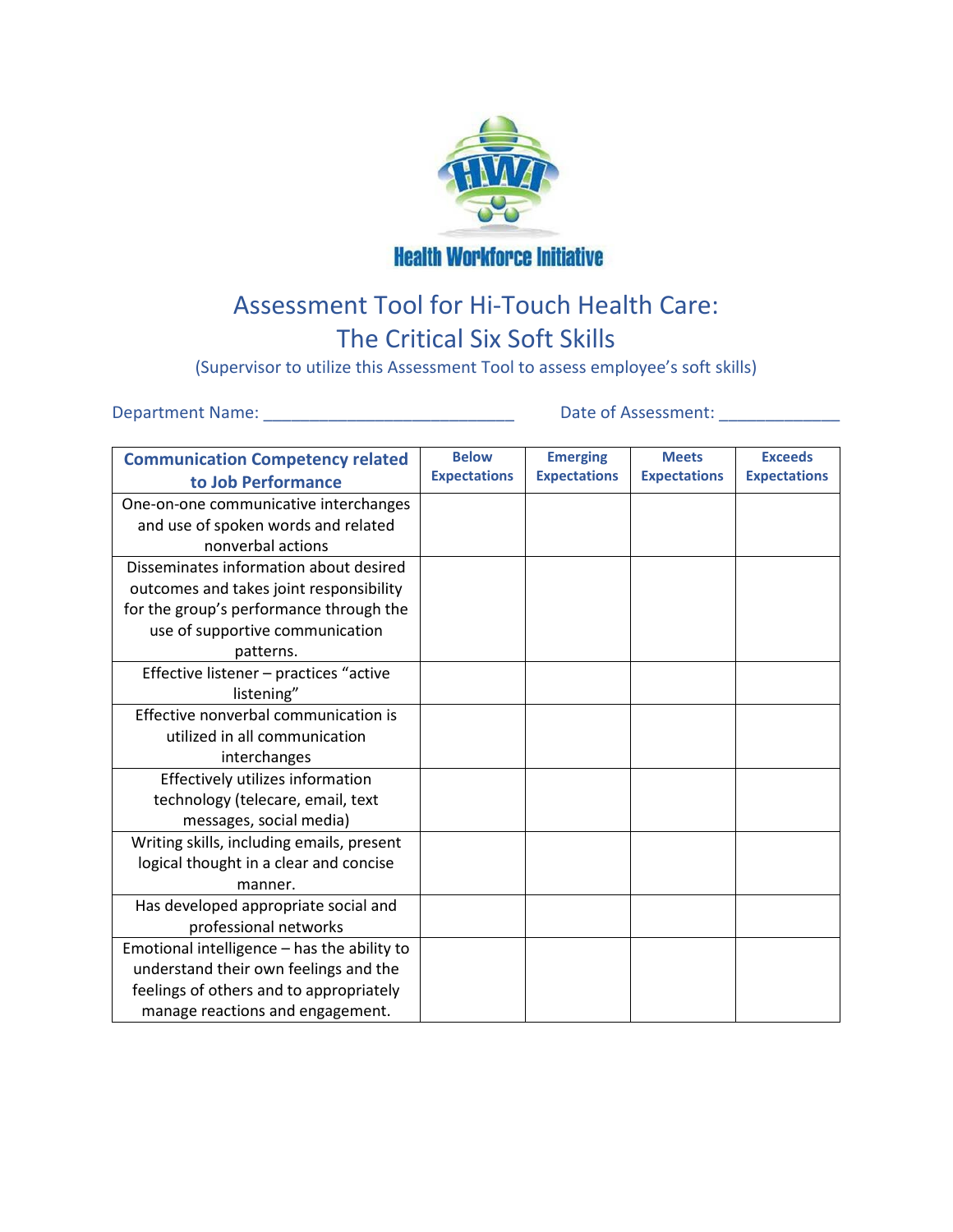| <b>Workplace Ethics and</b>                | <b>Below</b>        | <b>Emerging</b>     | <b>Meets</b>        | <b>Exceeds</b>      |
|--------------------------------------------|---------------------|---------------------|---------------------|---------------------|
| <b>Professionalism Competency related</b>  | <b>Expectations</b> | <b>Expectations</b> | <b>Expectations</b> | <b>Expectations</b> |
| to Job Performance                         |                     |                     |                     |                     |
| Has pride in the standards of attendance,  |                     |                     |                     |                     |
| appearance, aesthetics, and                |                     |                     |                     |                     |
| accountability                             |                     |                     |                     |                     |
| Maintains a consistent application of      |                     |                     |                     |                     |
| ethical principles                         |                     |                     |                     |                     |
| Flexibility and adaptability are practiced |                     |                     |                     |                     |
| during all change processes                |                     |                     |                     |                     |
| Consistently performs work with high       |                     |                     |                     |                     |
| level of professional integrity            |                     |                     |                     |                     |
| Appropriately utilizes social media to     |                     |                     |                     |                     |
| enhance healthcare communication           |                     |                     |                     |                     |
| Values the importance of being             |                     |                     |                     |                     |
| a life-long learner                        |                     |                     |                     |                     |
| Consistently exhibits social graces when   |                     |                     |                     |                     |
| dealing with patients, patient families,   |                     |                     |                     |                     |
| coworkers and other healthcare             |                     |                     |                     |                     |
| professionals                              |                     |                     |                     |                     |
| <b>Team Building &amp; Collaboration</b>   | <b>Below</b>        | <b>Emerging</b>     | <b>Meets</b>        | <b>Exceeds</b>      |
| <b>Competency related to Job</b>           | <b>Expectations</b> | <b>Expectations</b> | <b>Expectations</b> | <b>Expectations</b> |
| <b>Performance</b>                         |                     |                     |                     |                     |
| Demonstrates effective leadership skills   |                     |                     |                     |                     |
| Exhibits a positive attitude and passion   |                     |                     |                     |                     |
| for the job                                |                     |                     |                     |                     |
| Interprofessional collaboration is         |                     |                     |                     |                     |
| practiced by the team members              |                     |                     |                     |                     |
| There is strong evidence of workplace      |                     |                     |                     |                     |
| pride and self confidence                  |                     |                     |                     |                     |
| <b>Effective Problem-Solving</b>           | <b>Below</b>        | <b>Emerging</b>     | <b>Meets</b>        | <b>Exceeds</b>      |
| <b>Competency related to Job</b>           | <b>Expectations</b> | <b>Expectations</b> | <b>Expectations</b> | <b>Expectations</b> |
| <b>Performance</b>                         |                     |                     |                     |                     |
| Effectively gives and receives feedback    |                     |                     |                     |                     |
| Effectively manages stress and practices   |                     |                     |                     |                     |
| self-care                                  |                     |                     |                     |                     |
| Workplace conflict is appropriately        |                     |                     |                     |                     |
| managed and resolved                       |                     |                     |                     |                     |
| Time management skills are utilized to     |                     |                     |                     |                     |
| mitigate the factors of stress associated  |                     |                     |                     |                     |
| with job burnout                           |                     |                     |                     |                     |
| Critical thinking skills are utilized to   |                     |                     |                     |                     |
| ensure sound judgement in decision         |                     |                     |                     |                     |
| making                                     |                     |                     |                     |                     |